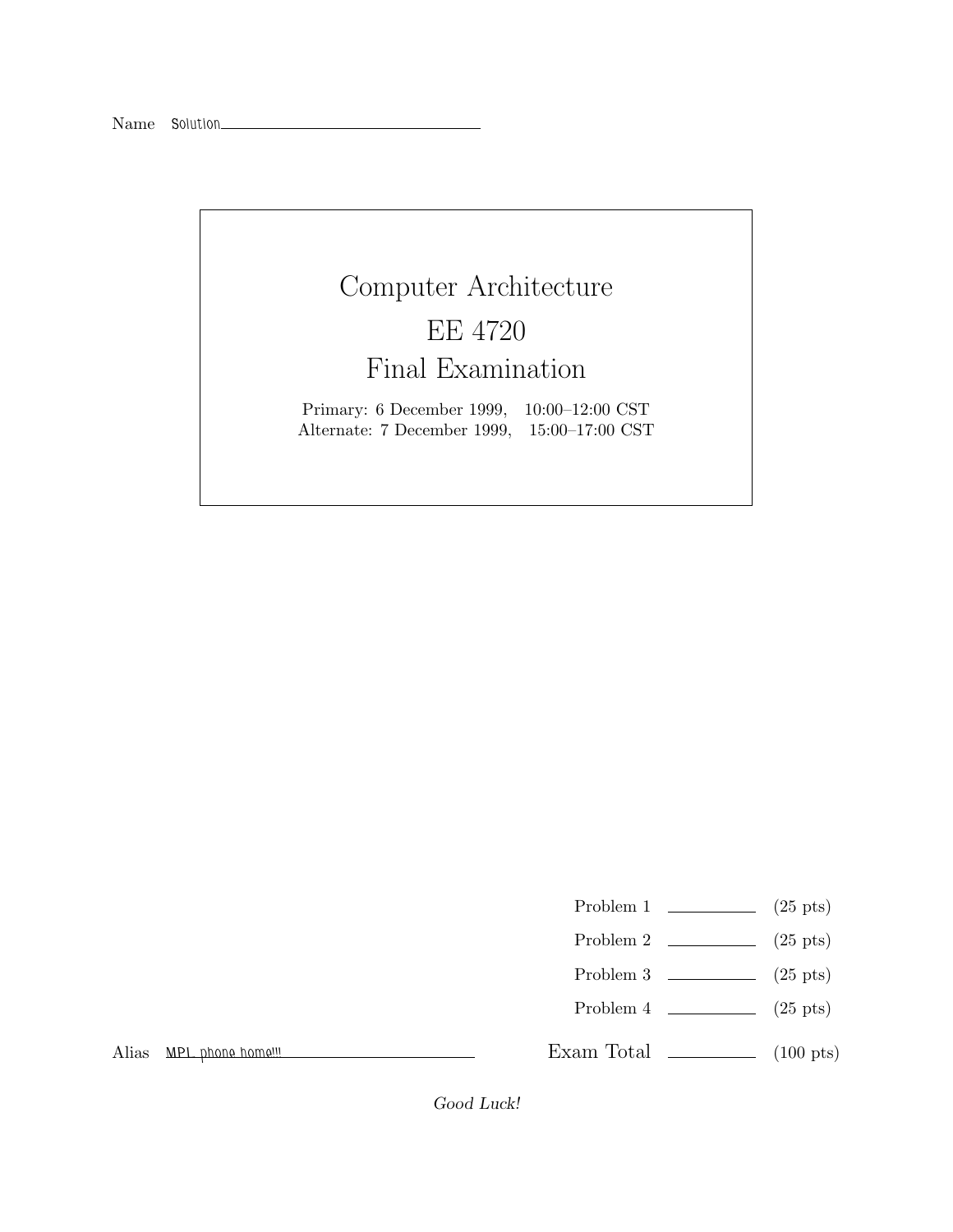Problem 1: The code in the table on the next page executes on a dynamically scheduled machine using reorder buffer entry numbers to rename registers. The implementation performs branch and branch target prediction.

There are an unlimited number of reorder buffer entries, reservation stations, and functional units. Integer instructions use the EX functional unit, branches use the B unit, and loads and stores use the load/store unit, consisting of segments L1 and L2.

When the code in the table starts to execute all register values are available, as shown in the tables on the next page.

The lw instruction will suffer a miss; it will finish L2 five cycles after entering L2, loading a 100.

The bneq instruction is predicted not taken but is, in fact, taken.

(*a*) For this subproblem the register file is not backed up when branches are encountered. Using the tables provided on the next page show a pipeline execution diagram for the code and the changes to the register map and register file at the end of each cycle. Do not show reservation station numbers or reorder buffer entries in the pipeline execution diagram itself. The entry number for the next available reorder buffer entry is 1. Register values are in hexadecimal. Show when instructions commit or when they are squashed. (15 pts)

(*b*) Explain how execution would be different if the register file were backed up when branches are encountered. A second diagram is not necessary, just show where execution differs and how it differs. (5 pts)

*If the register map were backed up the fetching on the correct path would start one cycle after the branch reached WB, instead of one cycle after it committed. (The one-cycle delay is needed to detect the misprediction and move the correct address into the* PC*.*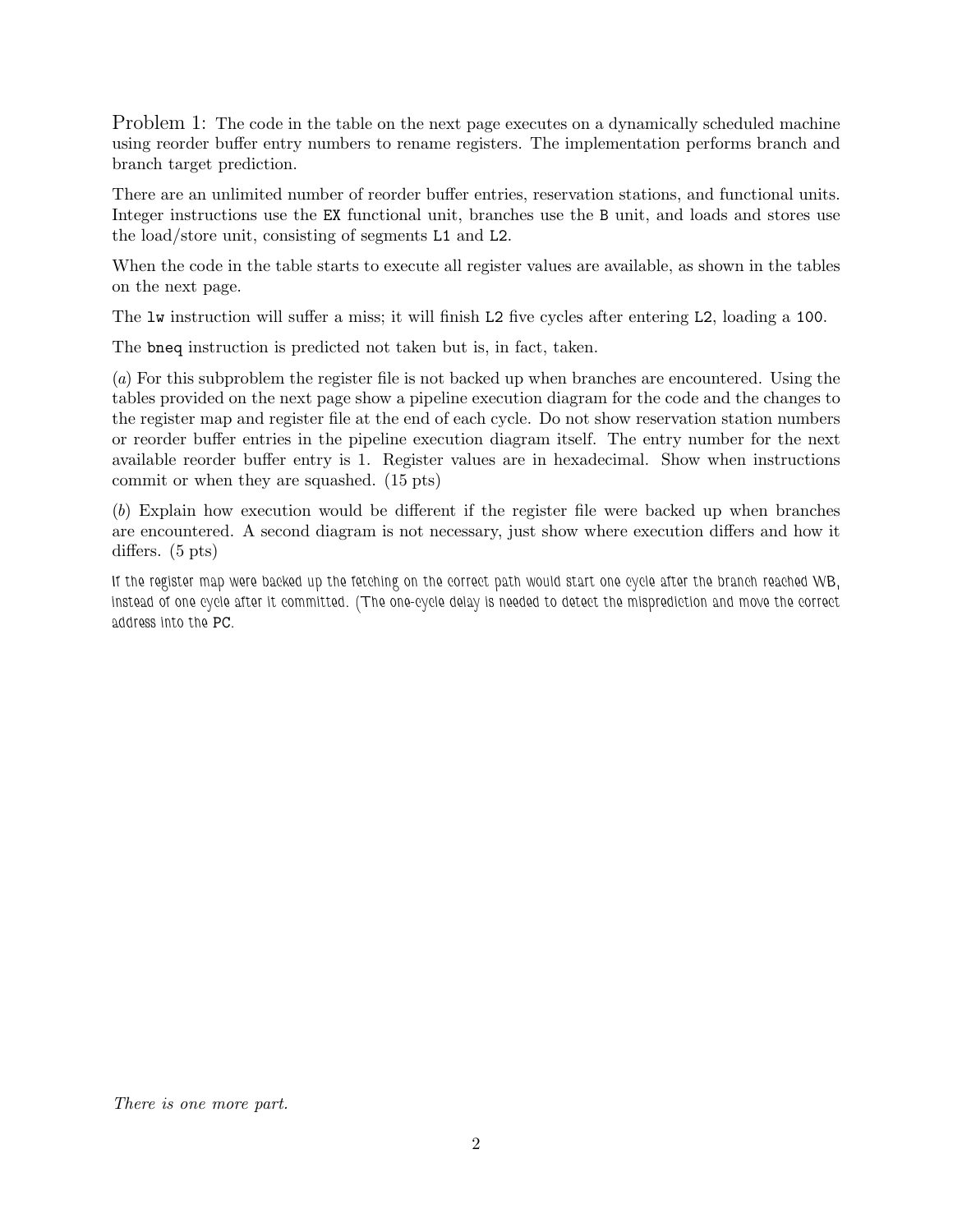| Pipeline Execution Diagram   |                                   |                            |                            |                                   |                            |                            |               |                |           |                 |                        |               |             |                                   |          |               |        |
|------------------------------|-----------------------------------|----------------------------|----------------------------|-----------------------------------|----------------------------|----------------------------|---------------|----------------|-----------|-----------------|------------------------|---------------|-------------|-----------------------------------|----------|---------------|--------|
| ${\rm Cycle}$                | $\boldsymbol{0}$                  | $1\,$                      | $\,2\,$                    | $\overline{3}$                    | $\overline{4}$             | $\bf 5$                    | $\,6\,$       | $\overline{7}$ | $8\,$     | $9\phantom{.0}$ | 10                     | $11\,$        | $12\,$      | $13\,$                            | 14       | 15            | $16\,$ |
| $lw$ r4, $0(r5)$             | $\ensuremath{\mathsf{IF}}\xspace$ | $\sf ID$                   | L1                         | L2                                | $\mathsf{RS}$              |                            |               |                | L2        | WC              |                        |               |             |                                   |          |               |        |
| add r1, r2, r3               |                                   | $\ensuremath{\mathsf{IF}}$ | ID                         | $\mathsf{EX}$                     | <b>WB</b>                  |                            |               |                |           |                 | $\mathsf C$            |               |             |                                   |          |               |        |
| or r2, r1, r3                |                                   |                            | $\ensuremath{\mathsf{IF}}$ | ID                                | EX                         | WB                         |               |                |           |                 |                        | ${\mathsf C}$ |             |                                   |          |               |        |
| bneq r4, SKIP                |                                   |                            |                            | $\ensuremath{\mathsf{IF}}\xspace$ | $\sf ID$                   | ${\sf RS}$                 |               |                |           | $\sf B$         | $\mathsf{W}\mathsf{B}$ |               | $\mathsf C$ |                                   |          |               |        |
| sub r1, r2, r5               |                                   |                            |                            |                                   | $\ensuremath{\mathsf{IF}}$ | $\sf ID$                   | $\mathsf{EX}$ | WB             |           |                 |                        |               | $\mathsf X$ |                                   |          |               |        |
| SKIP:                        |                                   |                            |                            |                                   |                            |                            |               |                |           |                 |                        |               |             |                                   |          |               |        |
| add r2, r1, r2               |                                   |                            |                            |                                   |                            | $\ensuremath{\mathsf{IF}}$ | $\sf ID$      | $\mathsf{EX}$  | <b>WB</b> |                 |                        |               | $\mathsf X$ | $\ensuremath{\mathsf{IF}}\xspace$ | $\sf ID$ | $\mathsf{EX}$ | WC     |
|                              | Register Map                      |                            |                            |                                   |                            |                            |               |                |           |                 |                        |               |             |                                   |          |               |        |
| Cycle:                       | $\overline{0}$                    | $\mathbf{1}$               | $\sqrt{2}$                 | $\overline{3}$                    | $\overline{4}$             | $\bf 5$                    | $6\,$         | $\overline{7}$ | $8\,$     | $9\phantom{.0}$ | 10                     | $11\,$        | $12\,$      | 13                                | 14       | $15\,$        | $16\,$ |
| Arch. Reg.<br>Val. or $ROB#$ |                                   |                            |                            |                                   |                            |                            |               |                |           |                 |                        |               |             |                                   |          |               |        |
| $\mathtt{r1}$                | $10\,$                            |                            | #2                         |                                   | $50\,$                     | #5                         |               | $20\,$         |           |                 |                        |               | $50\,$      |                                   |          |               |        |
| $^{\rm r2}$                  | $20\,$                            |                            |                            | #3                                |                            | $70\,$                     | #6            |                | $90\,$    |                 |                        |               | $70\,$      |                                   | #5       |               | $60\,$ |
| $^{\rm r3}$                  | 30                                |                            |                            |                                   |                            |                            |               |                |           |                 |                        |               |             |                                   |          |               |        |
| $\mathtt{r}4$                | $40\,$                            | #1                         |                            |                                   |                            |                            |               |                |           | 100             |                        |               |             |                                   |          |               |        |
| $\mathtt{r}5$                | 50                                |                            |                            |                                   |                            |                            |               |                |           |                 |                        |               |             |                                   |          |               |        |
| Register File                |                                   |                            |                            |                                   |                            |                            |               |                |           |                 |                        |               |             |                                   |          |               |        |
| Cycle:                       | $\overline{0}$                    | $\mathbf{1}$               | $\overline{2}$             | $\overline{3}$                    | $\overline{4}$             | $\bf 5$                    | $6\,$         | $\overline{7}$ | $8\,$     | $9\phantom{.0}$ | 10                     | 11            | 12          | $13\,$                            | 14       | 15            | 16     |
| Arch. Reg.                   | Val.                              |                            |                            |                                   |                            |                            |               |                |           |                 |                        |               |             |                                   |          |               |        |
|                              |                                   |                            |                            |                                   |                            |                            |               |                |           |                 |                        |               |             |                                   |          |               |        |
| $\mathtt{r1}$                | 10                                |                            |                            |                                   |                            |                            |               |                |           |                 | $50\,$                 |               |             |                                   |          |               |        |
| $\mathtt{r}2$                | $20\,$                            |                            |                            |                                   |                            |                            |               |                |           |                 |                        | $70\,$        |             |                                   |          |               | $60\,$ |
| r3                           | 30                                |                            |                            |                                   |                            |                            |               |                |           |                 |                        |               |             |                                   |          |               |        |
| $\mathtt{r}4$                | $40\,$                            |                            |                            |                                   |                            |                            |               |                |           | 100             |                        |               |             |                                   |          |               |        |
| $^\mathrm{r5}$               | $50\,$                            |                            |                            |                                   |                            |                            |               |                |           |                 |                        |               |             |                                   |          |               |        |

Problem 1, continued: Completed table appears below. Only changes to register map and file are shown.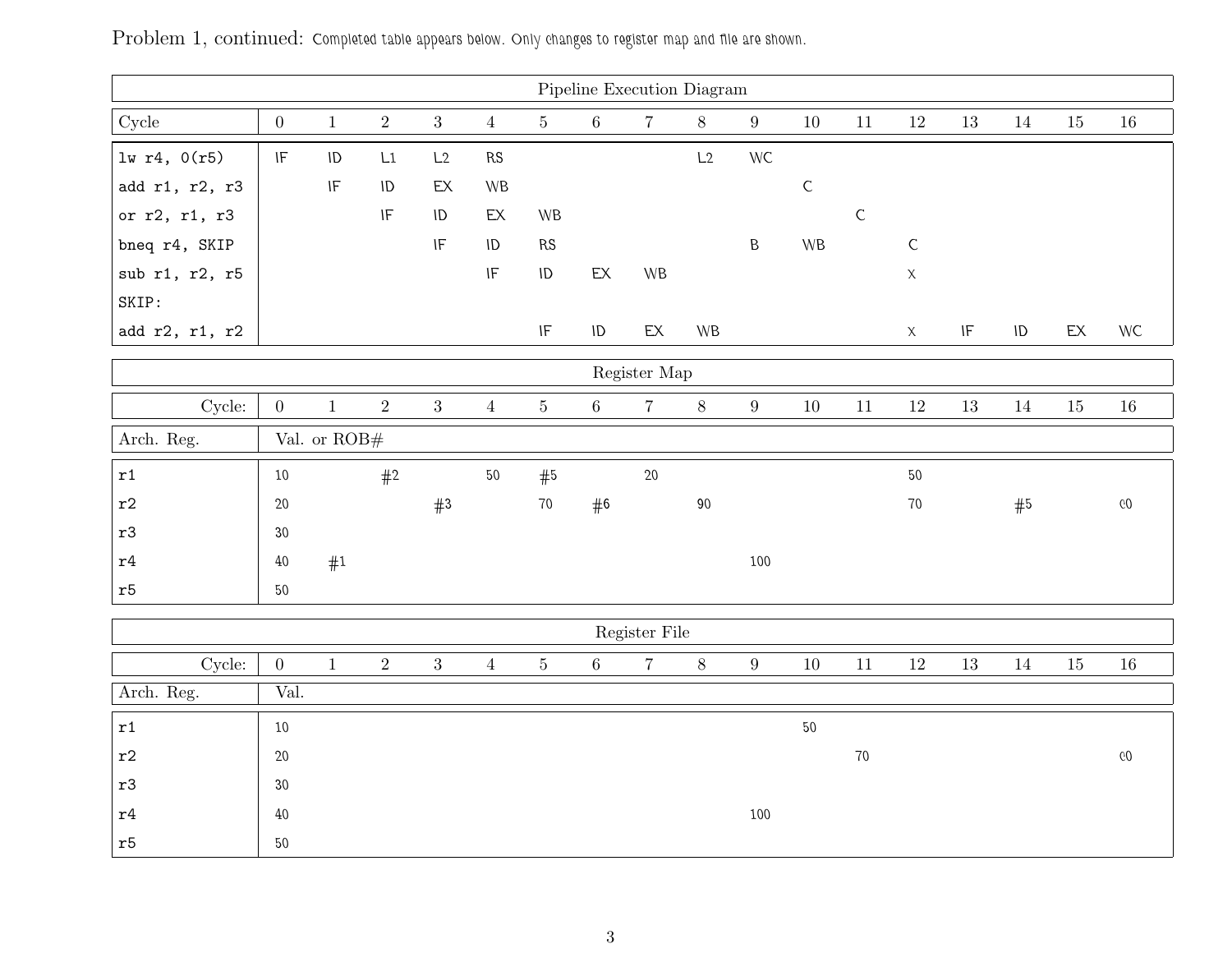Problem 1, continued:

(*c*) The DLX code in the table below executes on the dynamically scheduled machine described above. The machine uses <sup>a</sup> load/store queue and <sup>a</sup> nonblocking (lockup free) cache as described in class. For this part the cache miss latency is lower: If an instruction in L2 encounters <sup>a</sup> cache miss it returns to its reservation station for three cycles then returns to L2.

Show the execution of the code in the table below. Show when instructions commit but **do not** show reservation station or reorder buffer entry numbers.

The instructions at lines Line1 and Line3 miss the cache. The contents of each register is different. (5 pts)

*Completed table appears below.*

| Pipeline Execution Diagram |                                                                |  |    |    |                |    |                |    |    |    |    |    |                |     |    |    |
|----------------------------|----------------------------------------------------------------|--|----|----|----------------|----|----------------|----|----|----|----|----|----------------|-----|----|----|
| Cycle                      |                                                                |  |    | 2  | -3             | 4  | 5              | -6 |    | 8  | -9 | 10 | 11             | 12  | 13 | 14 |
|                            | Line1: $sw(0r1), r2$ IF                                        |  | ID | L1 | L <sub>2</sub> | RS |                |    | L2 | WC |    |    |                |     |    |    |
|                            | Line2: $\frac{1}{2}$ $\frac{1}{2}$ $\frac{1}{2}$ $\frac{1}{2}$ |  | IF | ID | L1             | L2 | <b>WB</b>      |    |    |    |    |    |                |     |    |    |
|                            | Line3: $lw$ r1, $0(r4)$                                        |  |    | IF | ID             | L1 | L <sub>2</sub> | RS |    |    | L2 | WC |                |     |    |    |
|                            | Line4: $sw(0r1)$ , r2                                          |  |    |    | IF             | ID | <b>RS</b>      |    |    |    |    | L1 | L <sub>2</sub> | WC. |    |    |
|                            | Line5: $1w$ r5, $0(r2)$                                        |  |    |    |                | IF | ID             | L1 | RS |    |    |    |                |     | WC |    |

*Don't forget part (b)!!!!*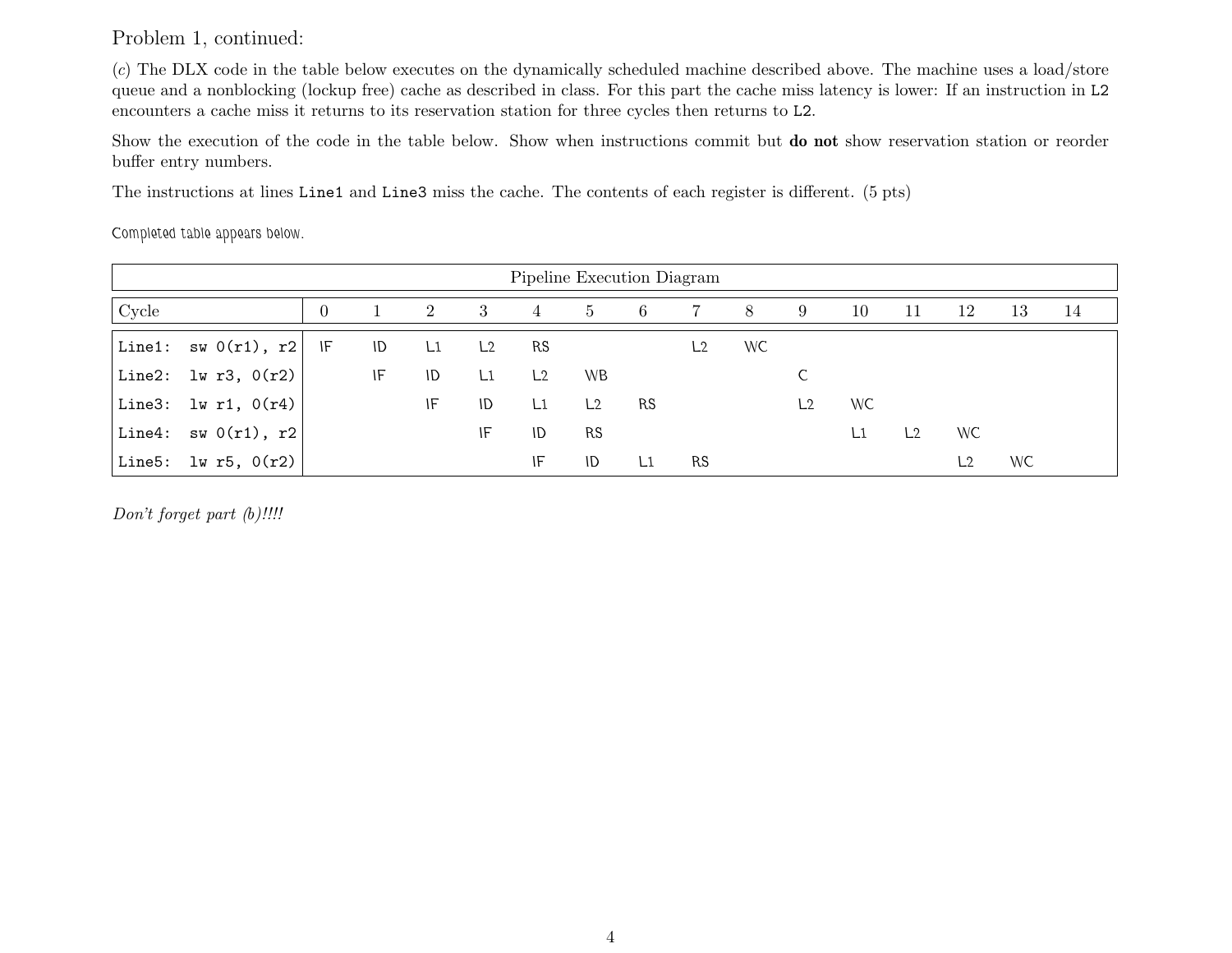*This problem consists of four parts. For full credit do parts (a), (b), and (c) only. For* **reduced** *credit do parts (a) and (d). If you have time but lack confidence do all parts, the grade will be*  $\max\{a + b + c, a + d\}.$ 

Problem 2: The code below is run on systems having a 32-bit address space, 1-byte characters, and using 256-kibibyte (2<sup>18</sup>-byte) caches as described below. Before the code is run the cache is cold (empty). Only consider accesses to the array, a.

```
// sizeof(int) = 4 characters
int *a = 0x1000000; // Storage allocated elsewhere.
for(x=0; x<4; x++)
 for(i=0; i < 512; i++)for(j=0; j<8; j++)
      sum += a[ i * 1024 + j ];
```
(*a*) Find the hit ratio encountered executing the code above on a direct-mapped 2<sup>18</sup>-byte cache with a line size of 8 characters. How much of the cache is filled? (9 pts)

*Each 8-byte line holds two four-byte integers. The innermost loop accesses integers sequentially so initially the hit ratio* will be  $\frac{1}{2}$ . Each iteration of the middle loop skips ahead 1024 integers. Each iteration of the outermost loop is identical *(the same addresses are used) so maybe there will be more hits in the second iteration.*

*Because the cache is direct mapped no two lines can have the same index. (An access to a second line would evict the first.) In the cache the index bits are 3:17. The access to the array varies address bits 2:4 (the* j *loop) and 12:20 (the* i *loop). Three bits, 18, 19, and 20 are in the tag (outside the index). Therefore there will be eight different addresses that use the same index. When the second iteration of the outermost loop starts the lines needed (in the beginning) will have* been evicted. Therefore the overall hit ratio is  $\frac{1}{2}$ .

*To find the amount of data cached, find the number of bits in the intersection of the index and offset bits with the bits varied by the code. The intersection is bits 17:12 and 4:2 for a total of 9 bits. The amount of the cache filled is*  $2^9 = 512$ *integers or 2048 bytes.*

(*b*) Suppose the associativity of the cache could be increased while fixing the cache capacity at  $2^{18}$ -byte and the line size at 8. What would the hit ratio be if the associativity were 2? What is the smallest associativity needed to achieve the maximum hit ratio on the code above? Is that associativity practical? Explain. (8 pts)

The hit ratio is still  $\frac{1}{2}$  when the associativity is 2. Because doubling the associativity reduces the number of index bits *by one, it would take an associativity of 512 to maximize the hit ratio. This associativity is impractically high.*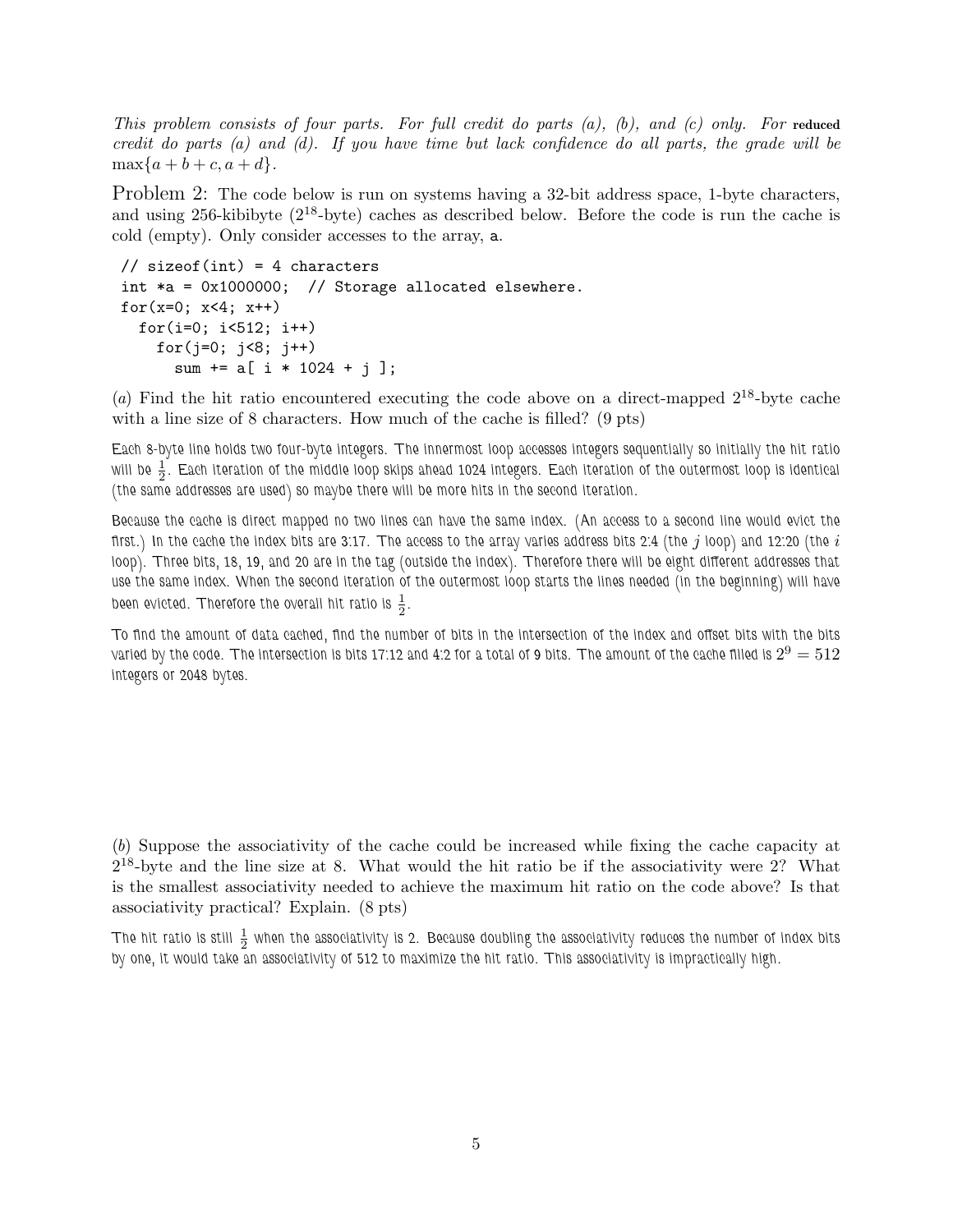## Problem 2, continued:

(*c*) Suppose **any** address bits could be used to form the index (set number, address used in the tag store) and any line size could be used. (Lines must still be contiguous.) In the diagram below show which address bits should be used (using the rounded boxes) to maximize the hit ratio of the code above. The capacity of the cache must still be  $2^{18}$ -byte. (8 pts)

*Figure includes solution.*



*The line size is increased to 32 bytes to minimize cold misses. To eliminate conflict misses the index bits are moved to positions 20:8 (so that none of the bits varied by the code are in the tag).*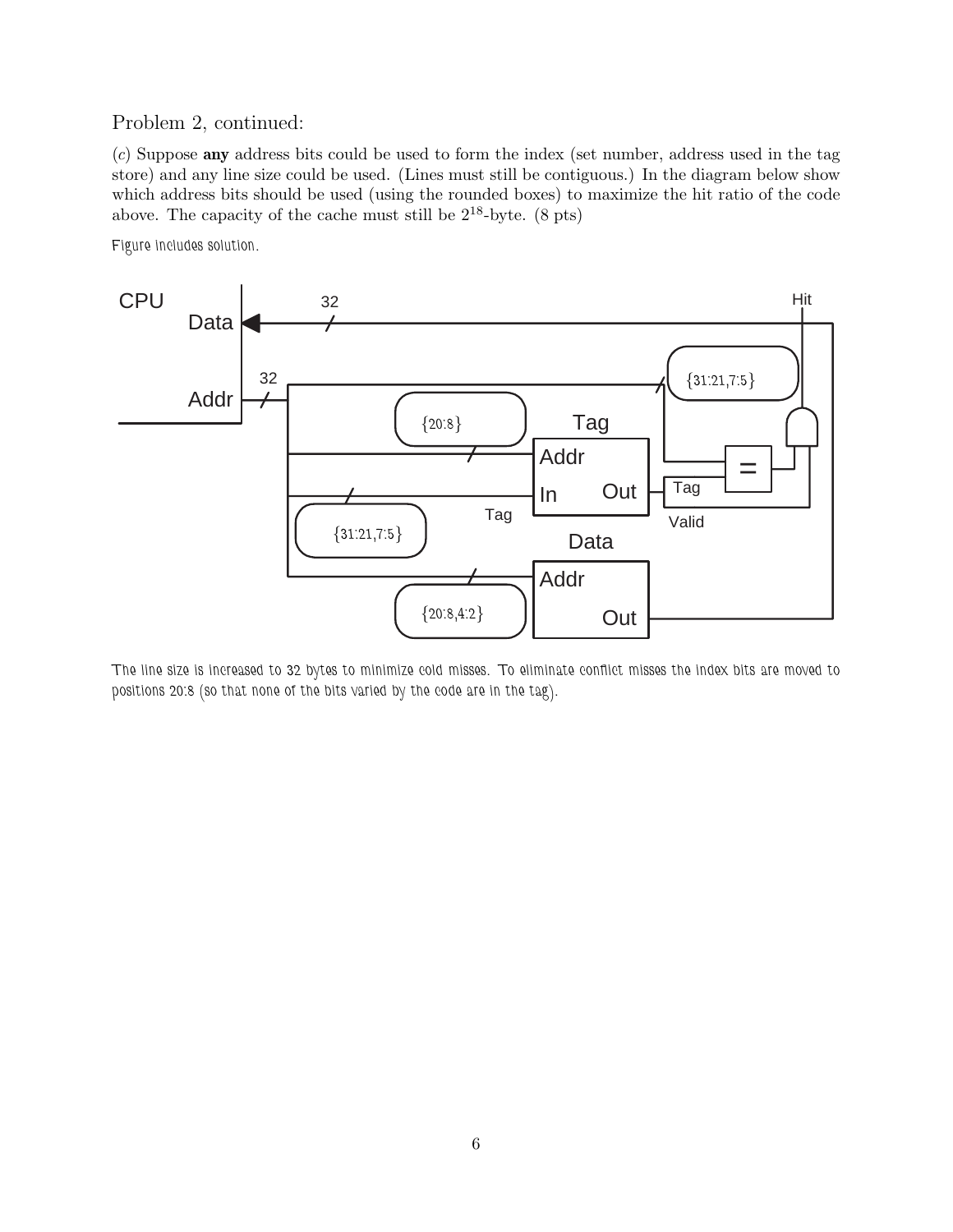(*d*) **Optional:** *Only solve this part if you cannot solve parts (b) and (c). Total credit will be lower.* This part is unrelated to the previous parts. Show how  $2^{34} \times 32$  b memory devices should be connected to implement a 40-bit address space on a system with four-bit (one-nibble) characters and a bus width of 64 bits. Include the alignment network. (8 pts)

*Solution:*

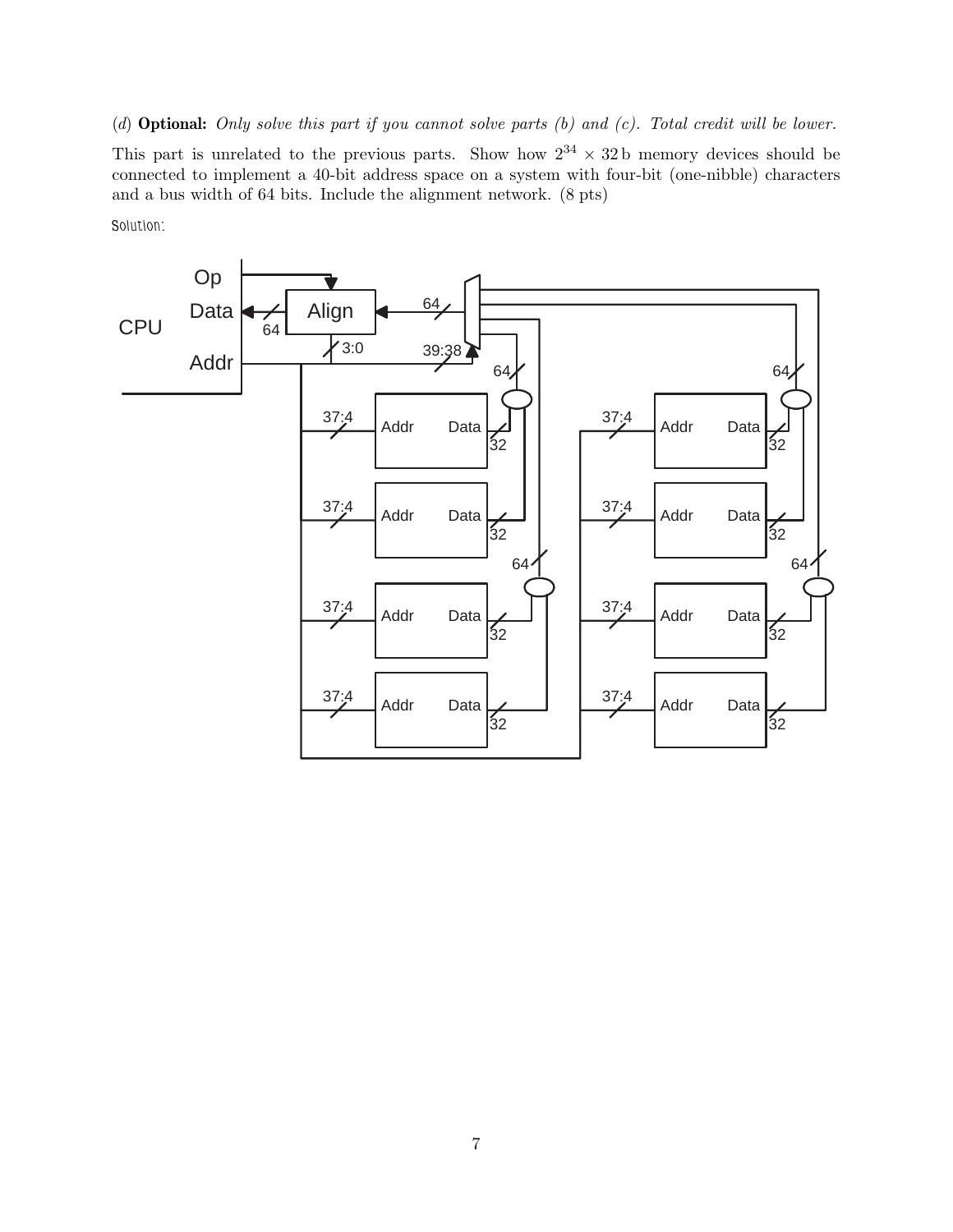Problem 3: The code below is compiled and run on two machines, one using a one-level branch predictor and the other using a two-level gselect branch predictor. Both predictors use a 4096-entry BHT, the gselect predictor uses a 3-branch global history. Each entry holds a 2-bit saturating counter.

```
for(i=0; i<100000; i++)
{
Line1: if(a == 1) aa++;
Line2: if( b == 1 ) bb++;
Line3: if(c == 1) cc++;Line4: if( i & 0x2 ) { x++; } /* N N T T N N T T N N T T N N T T ... */
Line5: if ( i & 0x4 ) { y++; } /* N N N N T T T N N N N T T T T ... */
Line6: if( i & 0x2 ) { z++; }
}
```
(*a*) The ISA has a 32-bit address space, all instructions are 32 bits (four characters) and must be aligned. How is the address for the BHT in the gselect predictor obtained? Be sure to specify bit positions. (9 pts)

*Since there are 4096 entries the BHT must have 12 address bits. In gshare the global branch history is concatenated with some instruction address bits. There are 3 bits of global history so 9 instruction address bits are needed. Bits are taken from the low end, skipping the alignment. In this case bits 10:2.*

*Note:* i *&* 0x2 *is the bitwise and of the value of i and 2. (0x2 is the hexadecimal representation of 2). The if is taken when the second bit of i is 1. For example:*

i i & 0x2 000 0 (False) 001 0 (False) 010 10 (True) 011 10 (True) 100 0 (False) 101 0 (False) 110 10 (True) 111 10 (True)

*Note that a value of zero is false and any non-zero value is true.*

(*b*) Assume that exactly one branch instruction is generated for each if statement and that the compiler does no optimizing. What is the prediction accuracy for each of the last three if statements using the one-level predictor after a large number of iterations? (8 pts)

*The branches at* Line4 *and* Line6 *suffer a prediction "accuracy" of 25% and* Line5 *has an accuracy of 50%.*

(*c*) As above, assume that exactly one branch instruction is generated for each if statement and that the compiler does not do any optimizing. What is the prediction accuracy for each of the last three if statements using the gshare predictor after a large number of iterations? *Hint: The solution to this part does not require tedious computation or the construction of lengthy tables.* (8 pts)

*The global history is not much help to the branch at* Line4 *because the preceding three branches are always taken the same way, so the prediction accuracy remains 25%. Knowing whether the branch at* Line4 *was taken is no use in predicting the branch at* Line5*, so its accuracy remains at 50%. The outcome of* Line4 *is useful in predicting* Line5*, in fact it can be predicted with 100% accuracy.*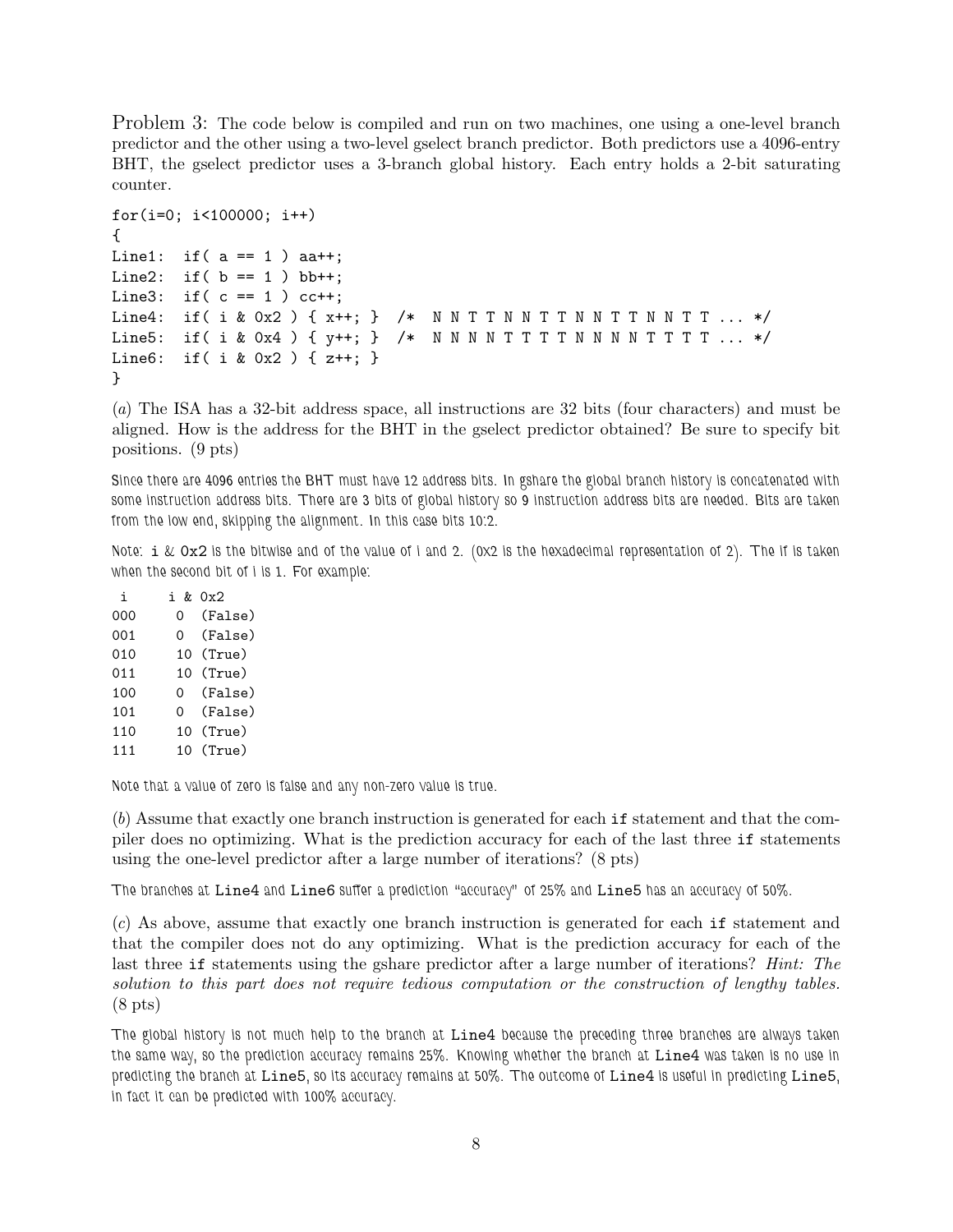Problem 4: Answer each question below.

(*a*) Synthetic instruction clr 12(r2) writes a zero to the memory location at address  $12 + r2$ . How could it be added to DLX? (5 pts)

*This would correspond to DLX instruction* sw 12(r2),r0*.*

(*b*) Besides the large amount of storage, what would be the disadvantage of a RISC ISA that had 1048576  $(2^{20})$  integer (general-purpose) registers? (5 pts)

*It would take 20 bits to specify each operand and so the instructions would be too large.*

(*c*) Why would it be inappropriate to add a memory indirect load instruction to DLX. (For example, lw r1,@(r2).) Justify your answer for the statically scheduled DLX implementation. Weigh the complexity of changes needed for the implementation against expected benefit over a software-only solution. Be brief. (5 pts)

*Such an instruction would require two accesses to memory. In the static DLX implementation this would require either a second MEM stage (too expensive and only used for a few instructions) or the instruction would have to make two passes through MEM, complicating the simple integer pipeline. Two load instructions would be just as fast.*